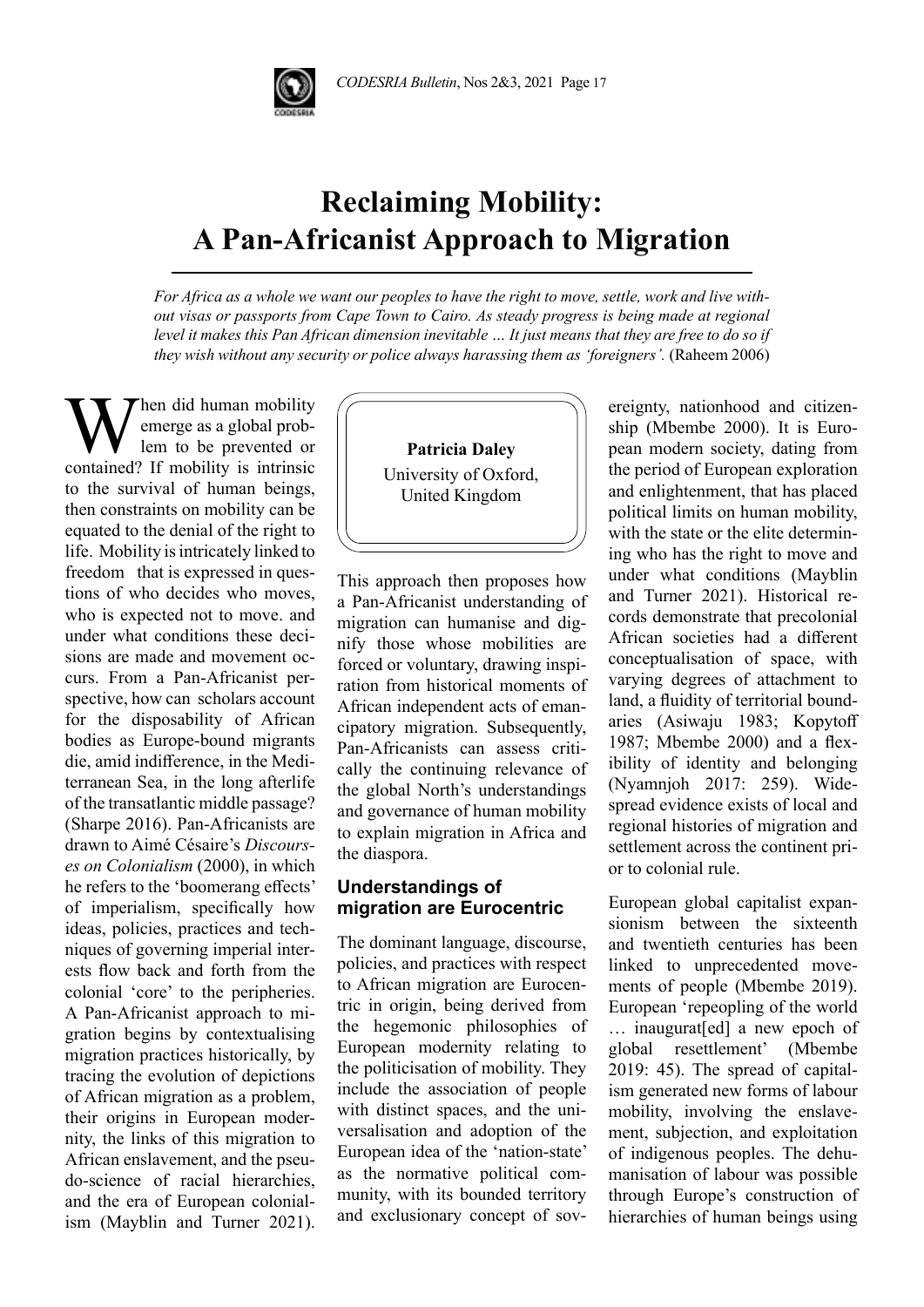the Social Darwinian ideology of race. Capitalism and racialisation intersected to enable the forced migration of an estimated ten million enslaved Africans, who were transported to the Americas, and an unspecified number who went elsewhere in the world. Enslaved Africans were stripped of their humanity and commoditised to fulfill the demands of European capitalism.

# **The racialisation of human mobility**

European colonialism led to the racialisation of human mobility. Some seventeen million people emigrated from Europe to the colonies between 1814 and 1914, mainly to the USA, New Zealand, Australia and Africa (Bastos 2008; Mayblin 2021). They were fleeing poverty and famine and were encouraged to move as a strategy to establish new state territories with people of European ancestry. European migration was always accompanied by the elimination, dispossession and displacement of the indigenous people and the settlement of their lands (Bastos 2008; Mayblin and Turner 2021).

From the nineteenth century onwards the USA, Canada and Australia initiated immigration legislation to prevent the in-migration of Chinese and other Asian peoples to shore up white supremacy at its peripheries (Atkinson 2016). Whitesonly migration policies remained in place in countries such as Australia until the 1970s. As with the slave trade, Europeans sought to control the mobility of non-white people in their colonies for their labour and as soldiers in colonial wars. Chinese and South Asian indentured workers were recruited through debt bondage and dispersed across the British empire.

The history of African migration within the colonial sphere, too, has been a racialised one, suffused with dehumanisation, domination and subjection. In Africa, capitalist enterprises, namely in mines and on plantations, were reliant on state-directed forced labour and the recruitment of labour migrants on long contracts. Labour migration was not a popular option for Africans but became essential to survive punitive taxation and an increasingly commoditised economy. Recruitment focused on bodies stereotyped as being suitable for hard labour and were ethnicised and gendered. Those women who challenged restrictions on their mobility and moved to urban areas found their bodies heavily policed in public spaces. These colonial patterns of migration have enduring legacies in almost all African countries.

Security considerations also led to the forced migration of Africans, many of whom were moved across colonial territories as a strategy to quell uprisings against colonial rule and significantly, as part of labour migration regimes. Over 400 people from varying British colonial territories were exiled to the Seychelles (Kothari and Wilkinson 2010), and in the late 1950s some Kenyan Mau Mau freedom fighters were forcibly moved to the southwestern part of Tanganyika (Daley 1989). The legacy of such stateenforced securitised migration is that it has reinforced the view that migration management is intrinsic to political stability. Control over the mobility of colonised people became increasingly a security matter and was more extreme in white-dominated colonies.

## **European migration legislation prevails**

Even though migration management in African states has its origins in draconian colonial laws, African states have yet to pay sufficient attention to how migration legislation might be addressed in a decolonial and Pan-African way. Mamdani (1996) has shown how the colonial definition and delineation of tribes and tribal territory fixed identity to place and created new forms of belonging. Nationalist and postcolonial leaders' acceptance of the 'nation-state' as the ideal political community and of the territorial boundaries set by European colonial administrations, within which liberated postcolonial nations could be forged, ended up limiting their imaginations of alternative ways of belonging that recognised mobility as an inherent characteristic of human sociality and survival.

While independence offered the freedom to move, the barriers imposed by the new 'nation-states' prevented it. When the bounded spaces of tribal homelands were upscaled to those of the nation, a mythic European notion of national identity was promoted as a unifying factor in the struggle for self-determination. Independent states were encouraged to domesticate international laws that reified citizenship and the boundaries of the 'nation-state'. Laws governing migration between states, and the categorisation of those who moved according to the cause or purpose of their migration—as labour/economic migrants, refugees, visitors, irregulars, etc.—originated in Eurocentric understandings of the 'nation-state, belonging, citizenship and the right to move and in the European colonialism and European migration regimes that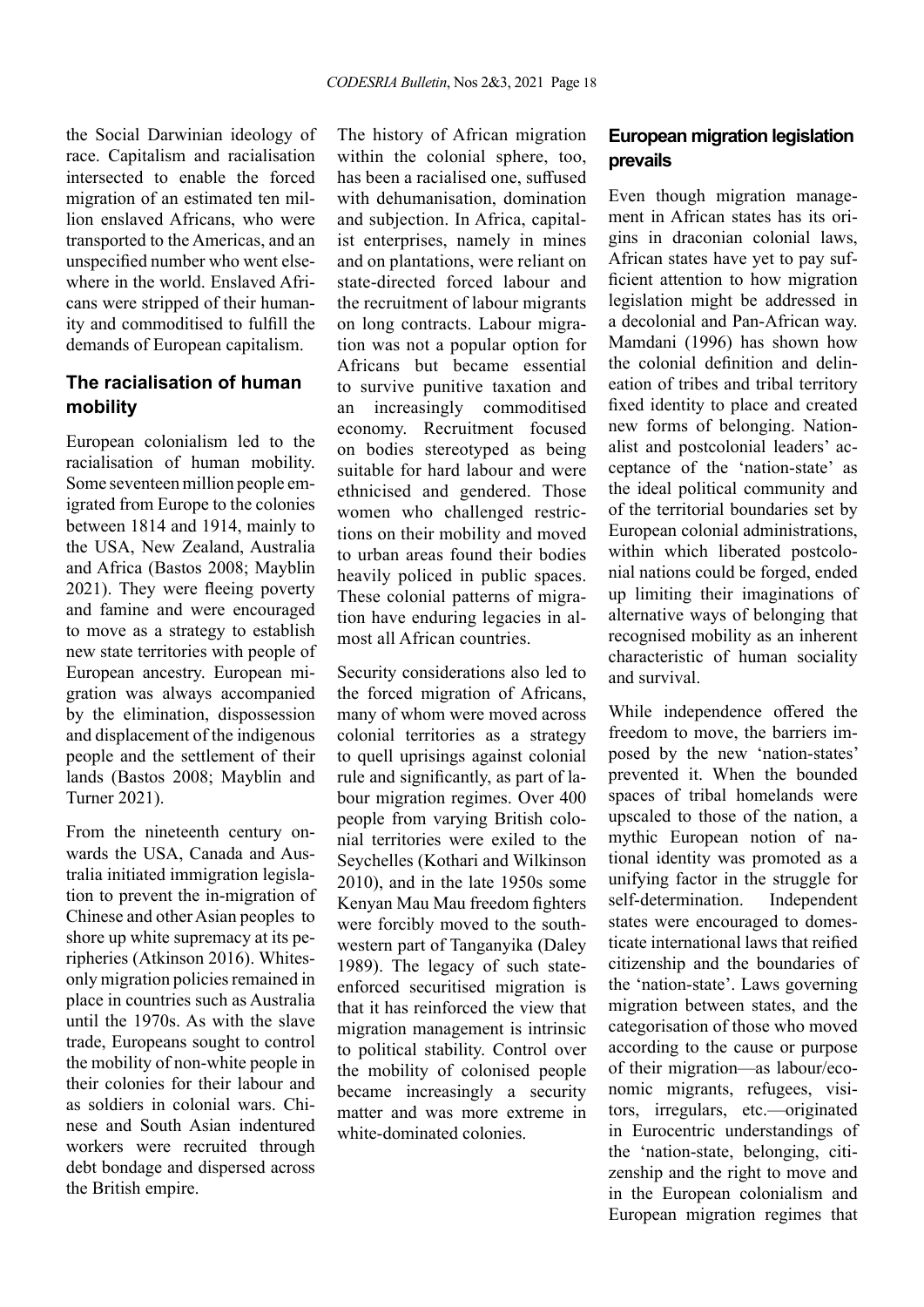emerged after the Second World War in the context of the Cold War (Chimni 1998). These observations of Africa's subordination and acceptance of international law are of central concern to those global South scholars who advocate Third World Approaches to International Law (TWAIL) (Chimni 1998).

From the 1960s onwards, European visa restrictions were aimed primarily at preventing the in-migration of people from former colonies to the metropoles. Citizens from white-dominated countries have greater access to Europe and to African countries than Africans who seek to enter Europe, who have to submit to the most draconian visa processes and restrictions and be racially profiled through the use of Smart border technologies (Pailey 2016; Vukov 2016; Achiume et al 2020. Achiume's (2019) call for the recognition that African economic migration to Europe represents decolonisation in practice, or reverse colonialism, which could reform the political communities in Europe by reflecting their colonial links, is unlikely to be realised due to the prevalence of xenophobia and racism in Europe (De Genova 2016). Indeed, as Pailey (2016: npn) notes, 'we can't dismiss mobility restrictions that deliberately humiliate one group while honouring another'.

Colonial racist immigration policies were initially adopted by African states who replicated visa restrictions against Africans from neighbouring territories. The 2020 Africa Visa Openness Index report published by the Africa Development Bank (ABD) was aimed at promoting freedom of movement for 'accelerated development'. It noted that Africans could travel visa-free to only 26 per cent of African countries. Visas were required to travel to 46 per cent, although the trend over time was downward. The quest for freedom of movement within the continent cannot be achieved as long as leaders conform to European logics of territory and of racialised mobilities.

### **African attempts to reclaim agency over migration**

Pan-African leaders in Africa have espoused the necessity of regional and continental freedom of movement. Periodically, they have articulated ambitious visions, some of which have been put into practice partially, as in the Economic Community of West African States, which has progressively removed visa requirements for citizens travelling within that region since 1979. While other regional economic unions have referenced the need for freedom of movement, such as the East African Community and the Southern African Development Community (SADC), moves towards enacting this ambition have been weak and, in some countries, non-existent. SADC's Labour Migration Action Plan 2020–2025 (LMAP), which aims at 'strengthening labour migration policies and regulatory systems for better labour migration governance', could reproduce colonial regional labour migration policies that were based on the 'thingification' of the African as 'an instrument of production' (Césaire 2000: 42).

A Pan-Africanist approach to migration questions and contextualises migration policies that emanate from the global North and articulates alternative policies that dignify Africans. At the continental level, the African Continental Free Trade Agreement, established in 2018, aims to enable the free movement of people. For this to be realised, Pan-Africans will have to think independently of the migration governance structures being promoted by the International Labour Organisation (ILO) and the United Nations International Organisation for Migration (UN IOM), whose policies are informed primarily by the needs of Europe, as in the Action Plan of the Valletta 2015 Summit on Migration with North African states. The African Union 2015 Declaration on Migration contained the elements of a progressive stance on intracontinental migration. However, its revised Migration Policy Framework for Africa (2018) and Plan of Action (2018–2027) are more aligned with the UN's Global Compact on Migration, in which external priorities predominate.

Characteristically, the international community's response to African initiatives is to provide donor funding and to shape policies in the process of collaborating in the implementation of these initiatives. Through IOM and Western government sponsorship, some African states have been able to enhance the digital technology used in migration monitoring, which includes data sharing. While this is portrayed as a win-win security strategy, it also serves to ensure that the West, in particular the European Union, can access biometric databases to track and return 'irregular' Africans entering EU territory, which is legitimated by the war on terror (IOM 2020; Brachet 2016). Pan-Africanists should question whether an EU that practises racialised mobility and has allowed thousands of Africans to die in the Mediterranean can be a force of good with respect to intracontinental migration.

Geopolitical considerations linked to humanitarian discourse and interventions govern the mobility of refugees in Africa. Here, too, policies and practices have been ra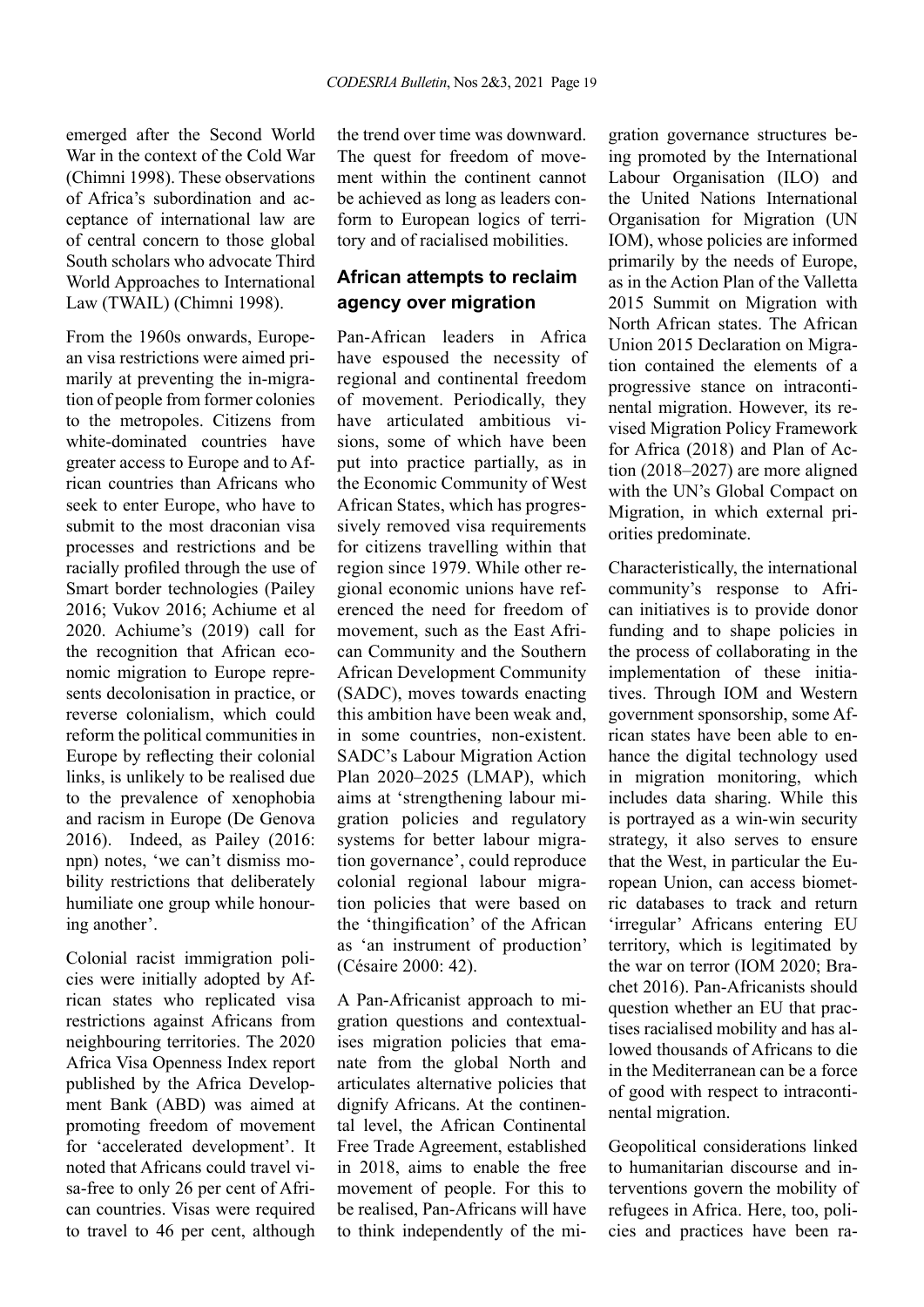cialised. International refugee law was not designed with Africans or global South people in mind (Mayblin 2017). The United Nations 1951 Refugee Convention was established to address the fact of post-Second World War European refugees. With colonialism still present on the continent and racial segregation in the USA, the West did not perceive Africans as having human rights that needed to be protected (Chimni 1998).

In the 1960s, anticolonialism and Pan-Africanism led to one of the most progressive approaches to mobility on the continent, as newly independent African states were able to take a principled stance against colonial domination, allowing the in-migration of those fleeing colonial rule and providing sanctuary to liberation movements from white-dominated states. In 1963, the Organisation of African Unity (OAU) set up a special committee—the OAU Liberation Committee, with a regional office in Dar es Salaam. The aim of the Committee was to harmonise the assistance provided in aid of African liberation struggles and to encourage cooperation (Biney 2018; Brankamp and Daley 2020).

Because the anticolonial struggles, as in Rwanda and Burundi in the late 1950s, and the fleeing of people to neighbouring colonial territories occurred simultaneously with the beginning of the Cold War, at that time Western states saw African refugee populations as a security threat. In 1967, a protocol to the 1951 Refugee Convention was added, which allowed for 'humanitarian' intervention in the newly independent states. African states were encouraged to align their laws with international ones. However, African recognition of the inapplicability of UN legislation to local contexts resulted in the drawing

up of regional legislation, the 1969 OAU Refugee Convention. But despite being Africa-owned and addressing the anticolonial struggles on the continent, the content of the OAU Convention relied heavily on the UN's 1967 protocol (Brankamp and Daley 2020).

In the absence of local financial support for refugees, Western governments and African political elites, through the UN, have sought to control the mobility of refugee communities, depoliticising them where the political interests of the refugees and host/international community do not coincide. In 2020, Africa hosted 25 per cent of the global refugee population. As Western countries become more draconian in their approach to refugees, so have African countries. The West's increasing anti-refugee discourse and policies have set the agenda and dictate migration policy in contemporary Africa. Since the war on terror and the 2014 Arab Spring, Europe has increased the securitisation of migration from Africa to Europe and reinforced its anti-migrant stance (Tinti 2018; Fakhoury 2016). Europe's offshoring and outsourcing of its border work make African states complicit in its racialised restrictive policies that involve criminalisation, containment and detention - perpetuating the dehumanisation of Africans. The adoption of detention in transit countries as a preventative strategy violates the human rights of Africans seeking a better life. As Césaire (2000) notes, the 'collective hypocrisy' of Europe is 'indefensible'.

Outright hostility to migrants and refugees in the global North and growing criticisms of trends in international migration and asylum policies have led to slight changes in the discourse on refugees in Africa. A more neoliberal agenda is emerging, viewing refugees as an economic resource (Crush et al 2017) ), which claims to 'challenge the narrative on African migration' (IOM 2021). But although the UN's Comprehensive Refugee Framework and the Global Compact on Migration emphasise multi-stakeholder solutions, refugees themselves are still positioned at the bottom of the list of powerful international and national actors. Changing the narrative on migration in Africa requires emancipatory thought at the regional level, not international interventions.

#### **Humanizing Mobility**

Living transnationally is part of the everyday practices of Africans whose communities have been divided by colonial boundaries, even if a national consciousness has emerged in some states since independence. Nyamnjoh (2017: 258), referring to the incompleteness of this state of being where identities are not fixed but always in the making, considers Africans 'frontier beings', who 'contest taken forgranted and often institutionalised and bounded ideas and practices of being, becoming, belonging, places and space, and 'seeking conversations with and between divides'. At the South Africa/Zimbabwe frontier, Moyo (2016) notes, the realities of the complex identities of the 'border citizens' who have a long history of 'defying strict regulatory regimes'. Across the continent, border flexibility is negotiated everyday by traders; religious practitioners visiting shrines, churches, and mosques; and people attending ceremonial and family events. These everyday mobilities tend to be criminalized unless enacted via state-sanctioned avenues for mobility that formal laws uphold, and explain the need for nuanced understandings, if Africans are to live fulfilling lives as hu-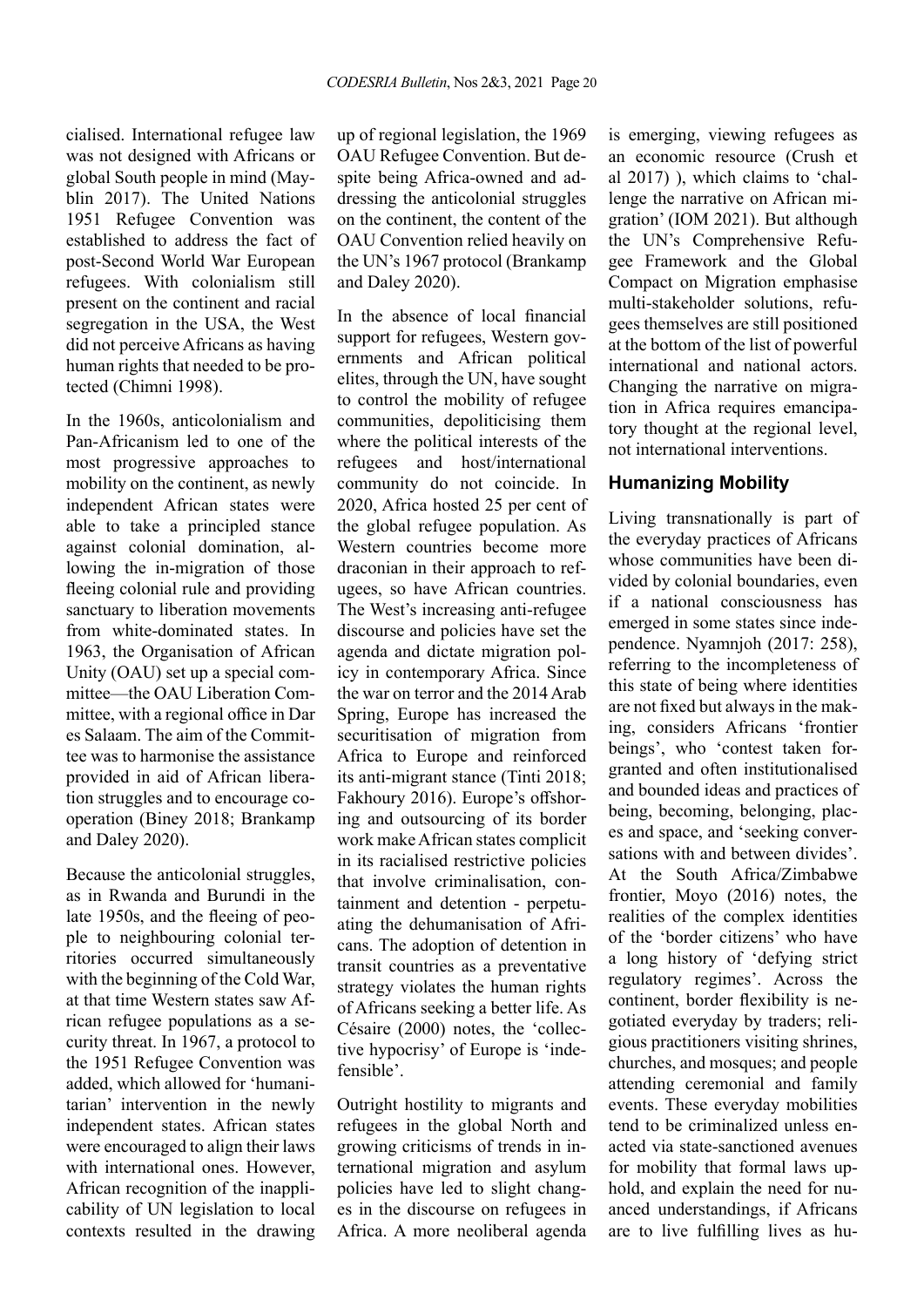man beings. Exclusionary border practices and racialization mean that Africans residing in Europe are routinely denied visas for their Africa-based relatives to attend family functions, such as weddings and funerals. African states should not be influenced by the West to deny the right to liveable lives for the continents' citizens.

#### **Conclusion**

To conclude, I argue that contemporary approaches to migration have to take into consideration racialised histories of migration, the universalisation of the 'nationstate' as an ideal political community and the imposition of borders and political boundaries to govern flows of people and goods. In the post-independence period, the reliance on external donor funds for managing migration has meant that the modern African state has continued to operate using these colonial logics. Pan-Africanist approaches to migration reveal how policies that have disrupted the colonial narrative have come from within Africa, notably the OAU Liberation Committee, the African Union's progressive stance on making the African diaspora the sixth region of the continent and Ghana opening citizenship to the old African diasporas. These actions signal a shift away from the national territorial focus of European concepts of belonging to one that is transnational and inclusive. A Pan-Africanist approach requires a decentring of the economic arguments for and against migration that reproduce colonial logics of subjugation and exploitation. Such thinking would involve reducing the emphasis on remittances, labour market demand, donor funding and Western humanitarian intervention. Instead, it would humanise migration by engaging with

the multiplicity of mobilities that people participate in, ,and should be free to undertake, within and between continents, and exploring the flexibility, sociality and conviviality that exist between communities. Such an approach would break with the continued coloniality of being to which African migrants have been subjected.

#### **Bibliography**

- Abdul-Raheem, T., *Pan-African Postcards*, Africa without borders, 7 December 2006, Issue 281.
- Achiume, E. T., 2019, Migration as Decolonisation, *Stanford Law Review,* Vol.71, Issue 6, pp. 1509–1574.
- Achiume, E. T., Chander, S. and Molnar, P., 2020, Technology is the new border enforcer and it discriminates, *AlJazeera*, 23 November, 2020. Available online at https:// www.aljazeera.com/search/ Technology%20is%20the%20 new%20border%20enforcer.
- African Development Bank, 2020, Visa Openness Report 2020. Available online at [www.visao](http://www.visaopenness.org)[penness.org](http://www.visaopenness.org). Accessed 14 February 2021.
- African Union (AU), 2015, Declaration on Migration, Doc. Assembly/AU/18(XXV). Available online at [Assembly AU Decl 6](https://portal.africa-union.org/DVD/Documents/DOC-AU-DEC/Assembly%20AU%20Decl%206%20(XXV)%20_E.pdf)  (XXV) E.pdf (africa-union.org). Accessed 7 March 2021.
- Asiwaju, A. I., 1983, The Concept of Frontier in the Setting of States in Pre-Colonial Africa, *Pr*é*sence Africaine*, Vol. 3, No–4, pp. 43–49.
- Atkinson, D.C. 2016. *The Burden of White Supremacy: Containing Asian Migration in the British Empire and the USA*. Durham, N.C.: University of North Carolina Press.
- Bastos, C., 2008, Migrants, Settlers and Colonists: The Biopolitics of Displaced Bodies, *International Migration*, Vol. 46, No. 5, pp. 27–54.
- Biney, A., 2018, How African Countries Assisted the South African Liberation Struggle: 1963–1994, *[Journal for Contemporary](https://journals.co.za/journal/contemp)  [History](https://journals.co.za/journal/contemp)*, Vol. 43, No. 1.
- Brachet, J., 2016, Policing the Desert: The IOM in Libya Beyond War and Peace, *Antipode*, Vol. 48, No. 2, pp. 272–292.
- Brankamp, H. and Daley, P., 2020, Labourers, Migrants, Refugees: Managing Belonging, Bodies and Mobility in (Post)colonial Kenya and Tanzania', *Migration and Society*, Vol. 3, No. 1, pp. 113–129.
- Césaire, A. 2000, *Discourses on Colonialism*, New York: Monthly Review Press. First published 1955, *Éditions Présence Africaine*.
- Chimni, B. S., 1998, The Geopolitics of Refugee Studies: A View from the South, *Journal of Refugee Studies,* Vol. 11, No. 4, pp. 350–373.
- Crush, J.; [G Tawodzera;](https://scholar.google.com/citations?user=fomiDusAAAAJ&hl=en&oi=sra) C. McCordic & S. Ramachandran. 2017. [Ref](https://books.google.com/books?hl=en&lr=&id=-ecvDwAAQBAJ&oi=fnd&pg=PP1&dq=refugee+economies+&ots=28Rss8uNtx&sig=NPpdMLAQ-Rbmv6YmaiSQ7YSdCts)ugee [Entrepreneurial](https://books.google.com/books?hl=en&lr=&id=-ecvDwAAQBAJ&oi=fnd&pg=PP1&dq=refugee+economies+&ots=28Rss8uNtx&sig=NPpdMLAQ-Rbmv6YmaiSQ7YSdCts) Economies [in Urban South Africa](https://books.google.com/books?hl=en&lr=&id=-ecvDwAAQBAJ&oi=fnd&pg=PP1&dq=refugee+economies+&ots=28Rss8uNtx&sig=NPpdMLAQ-Rbmv6YmaiSQ7YSdCts). Southern Africa Migration Programme, Migration Policy Series 76: Cape Town: S. Africa.
- Daley, P., 1989, Refugees and Underdevelopment in Africa: The Case of Barundi Refugees in Tanzania, DPhil thesis, Oxford University Research Archive. Available online at https://ora.ox.ac.uk/objects/uuid:61d14ce2-4a9c-4a13- 9a56-6360094cf502.
- De Genova, N., 2016, The European Question: Migration, Race, and Postcoloniality in Europe*, Social Text*, Vol. 34, No. 3 (128), pp. 75–102.
- Fakhoury, T., 2016, Securitising Migration: The European Union in the Context of the Post-2011 Arab Upheavals, *The International Spectator: Italian Journal of International Affairs*, Vol. 51, No. 4, pp. 67–79.
- International Organization for Migration (IOM), 2018, IOM and Biometrics, Geneva: IOM. Available online at https://www.iom. int/sites/default/files/our\_work/ DMM/IBM/iom\_and\_biometrics external info sheet november\_2018.pdf.
- International Organization for Migration (IOM), 2021, *African Migration Report: Challenging the Narrative*, Geneva: IOM.